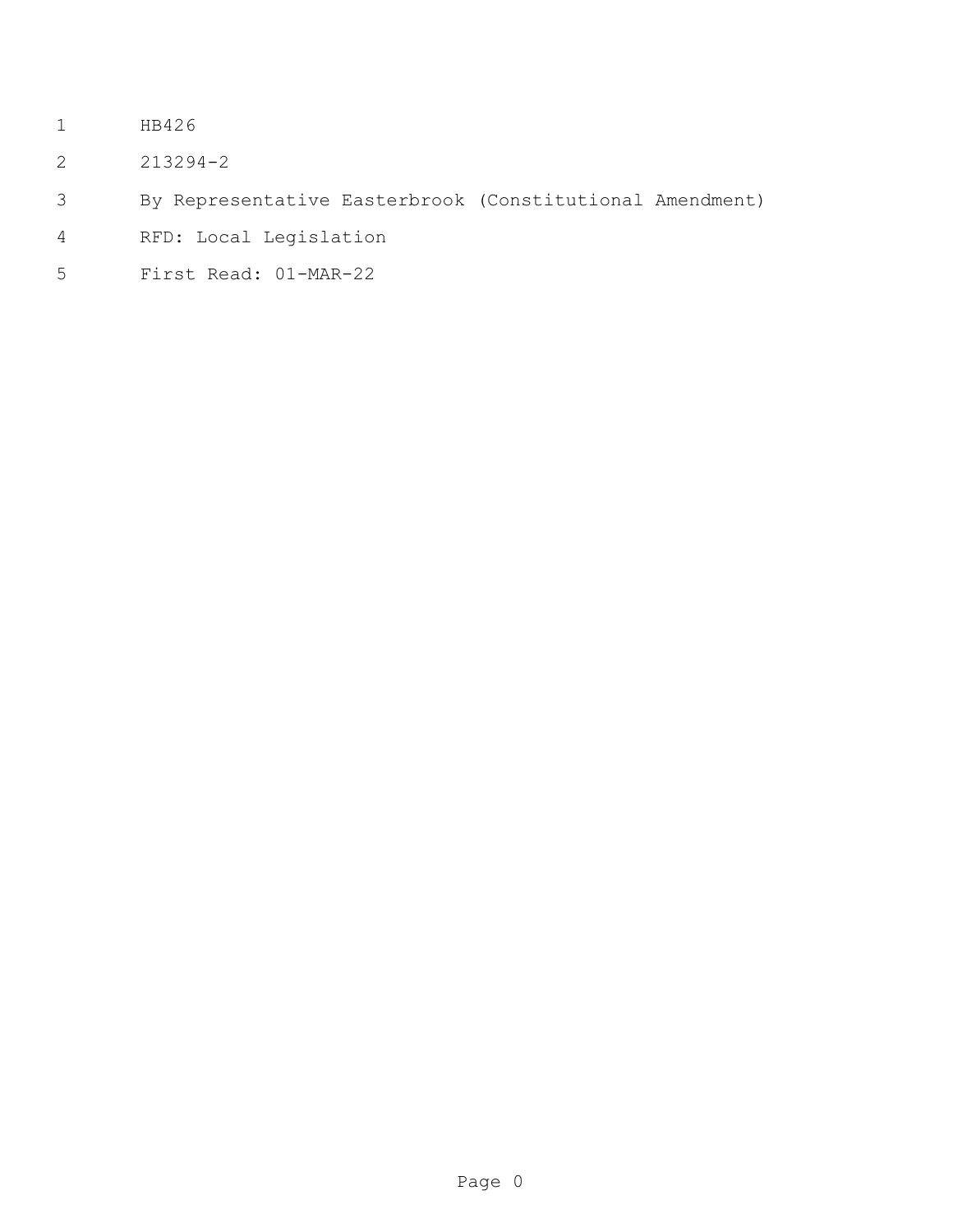213294-2:n:02/17/2022:FC/ma LSA2021-1106 SYNOPSIS: Under current law, for the purposes of the laws of this state relating to alcoholic beverages, 10 Washington County is a dry county. This bill would propose a local amendment to 12 the Constitution of Alabama of 1901, relating to 13 Washington County, that would change the classification of Washington County from dry to wet. The sale and possession of alcoholic beverages would be legal pursuant to state law. 17 The amendment would allow for subsequent elections to change the classification of the county from wet to dry or from dry to wet as provided by general law. The amendment would also authorize the county to levy additional taxes on the sale of alcoholic beverages with the proceeds to be deposited in the county general fund. A BILL 27 CONSTRUCTED TO BE ENTITLED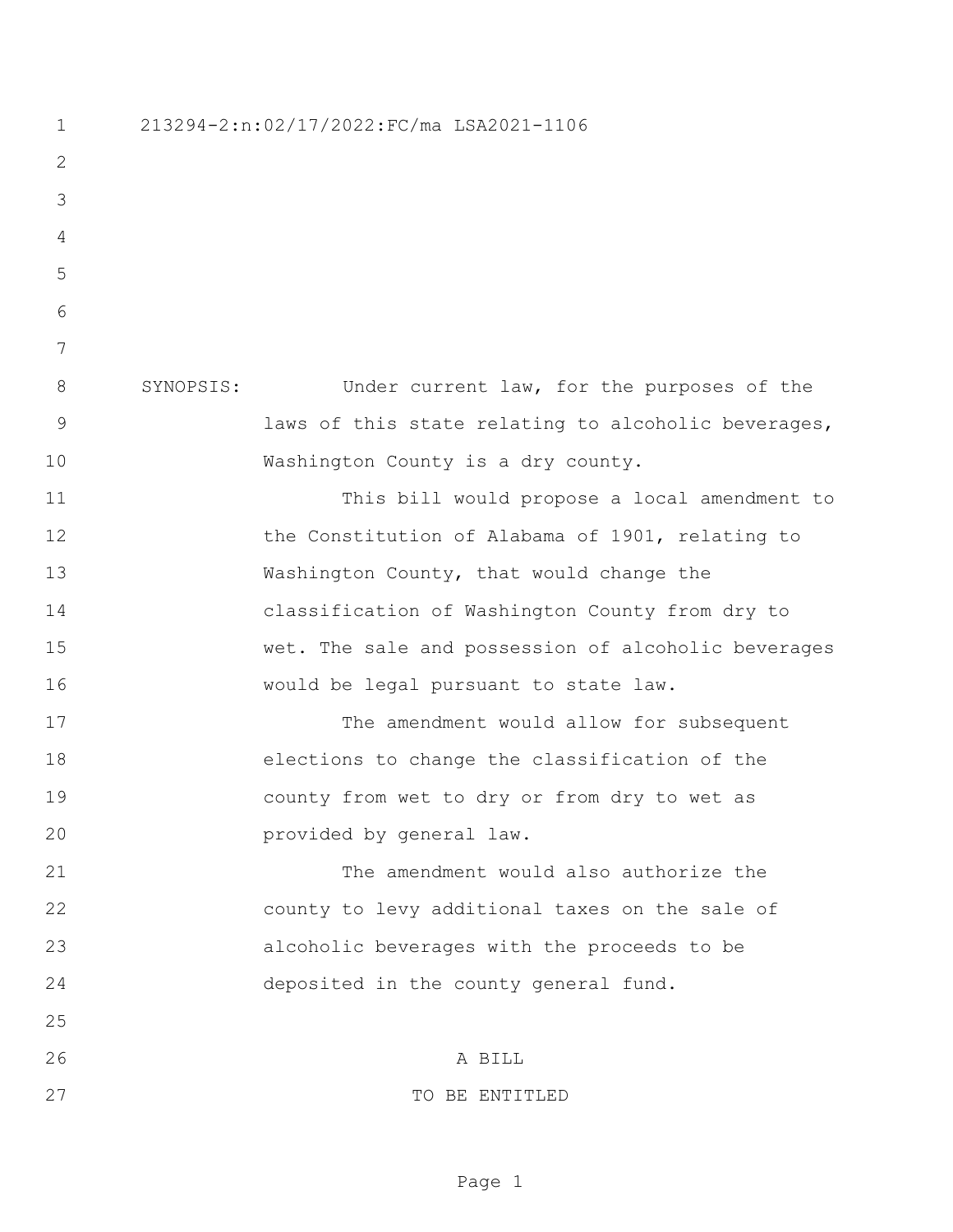| $\mathbf 1$   | AN ACT                                                         |
|---------------|----------------------------------------------------------------|
| 2             |                                                                |
| 3             | To propose an amendment to the Constitution of                 |
| 4             | Alabama of 1901, relating to Washington County, to provide     |
| 5             | that Washington County would be a wet county for the purposes  |
| 6             | of the laws of this state relating to alcoholic beverages      |
| 7             | subject to subsequent elections to change the classification;  |
| 8             | and to authorize the county commission to levy additional      |
| $\mathcal{G}$ | taxes on alcoholic beverages to be deposited in the county     |
| 10            | general fund.                                                  |
| 11            | BE IT ENACTED BY THE LEGISLATURE OF ALABAMA:                   |
| 12            | Section 1. The following amendment to the                      |
| 13            | Constitution of Alabama of 1901, is proposed and shall become  |
| 14            | valid as a part of the Constitution when all requirements of   |
| 15            | this act are fulfilled:                                        |
| 16            | PROPOSED AMENDMENT                                             |
| 17            | (a) Effective on the first day of the month after              |
| 18            | the ratification of this amendment, based on the favorable     |
| 19            | vote to ratify this amendment, Washington County shall be a    |
| 20            | wet county as otherwise provided by the laws of this state in  |
| 21            | Title 28, Code of Alabama 1975, relating to alcoholic          |
| 22            | beverages. Thereafter, Washington County may change its        |
| 23            | classification from wet to dry or from dry to wet as provided  |
| 24            | in Section 28-2-1, Code of Alabama 1975, provided that any     |
| 25            | first election would be required to be not less than two years |
| 26            | after the date Washington County becomes wet as provided by    |
| 27            | this amendment.                                                |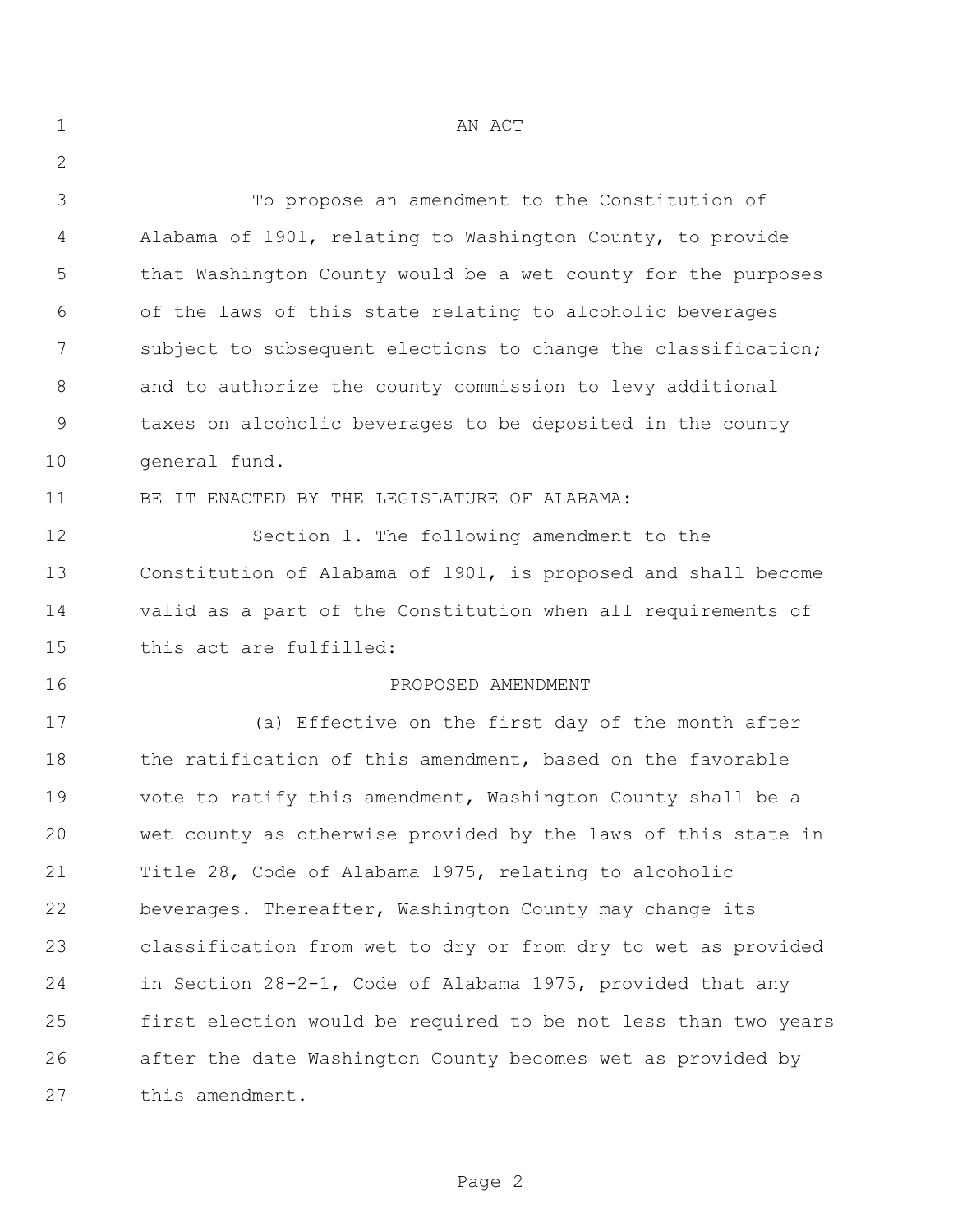(b) In addition to any taxes authorized by law, the Washington County Commission may levy additional taxes, including license taxes, on the sale of alcoholic beverages in the county. Any proceeds from the taxes shall be deposited in 5 the county general fund.

 Section 2. An election upon the proposed amendment shall be held on the date of the general election in 2022 in accordance with Section 284.01 of the Constitution of Alabama of 1901, now appearing as Section 284.01 of the Official Recompilation of the Constitution of Alabama of 1901, as amended, and the election laws of this state.

 Section 3. The appropriate election official shall assign a ballot number for the proposed constitutional amendment on the election ballot and shall set forth the following description of the substance or subject matter of the proposed constitutional amendment:

 "Relating to Washington County, proposing an amendment to the Constitution of Alabama of 1901, to provide that Washington County would be a wet county for the purposes of the laws of this state relating to alcoholic beverages subject to subsequent elections to change the classification; and to authorize the county commission to levy additional taxes on alcoholic beverages to be deposited in the county general fund.

25 "Proposed by Act"

 This description shall be followed by the following language: